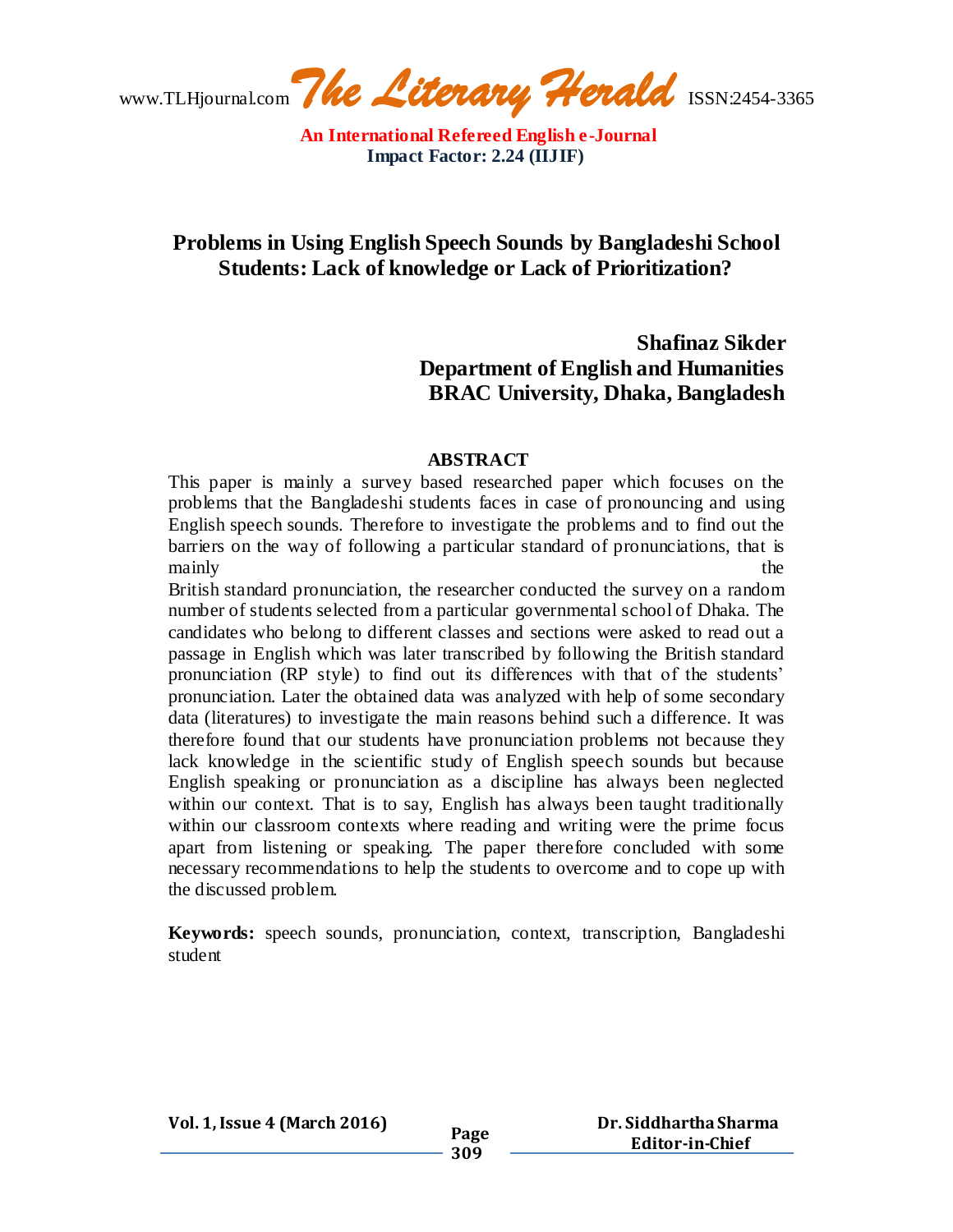www.TLHjournal.com*The Literary Herald*ISSN:2454-3365

## **Problems in Using English Speech Sounds by Bangladeshi School Students: Lack of knowledge or Lack of Prioritization?**

**Shafinaz Sikder Department of English and Humanities BRAC University, Dhaka, Bangladesh**

#### **CHAPTER 1: INTRODUCTION**

#### **1.1 Introducing Phonetics and Phonology**

Teaching and learning English as a second language is not an old practice in our country. The importance of learning English has become important slowly with time in order to cope up with new technologies. Therefore today it is used mainly for international trades, businesses, official purposes and most importantly in educational sectors. This popularity of using English has made it a compulsory subject in our schools as well. Hence, today learning English is equally prioritized like other subjects for a school going child; especially learning to read and write. This is again because people of our country usually get the scope to read and write English more than to listen and speak in it. Hence teaching English has always being practiced by the grammar translation method where the speaking has never gained importance. Similarly, teaching accurate or standard pronunciation has always been neglected in this process as well, especially in schools. However, students need to use the language to communicate and therefore needs a proper idea of how to pronounce the words; more precisely the sounds (phonemes). Otherwise they will not be able to function with the language in real and authentic situations; at least they need it if they have future plans to study abroad. Nevertheless, since they do not feel the urge to interact directly in the language so they never come to know about how a speech sound is produced, how they are described, how the sounds convey different meanings or the description of system of sounds of English. That is to say, they lack the knowledge of how to use sounds to speak English in the standard way. In other words, they are not being taught about the description, mechanism and perception of speech sounds which is called phonetics and also they are not aware of the system and pattern of sounds occurring in a language which is phonology (Ladefoged, 2000, p. 23).

#### **Dr. Siddhartha Sharma Editor-in-Chief**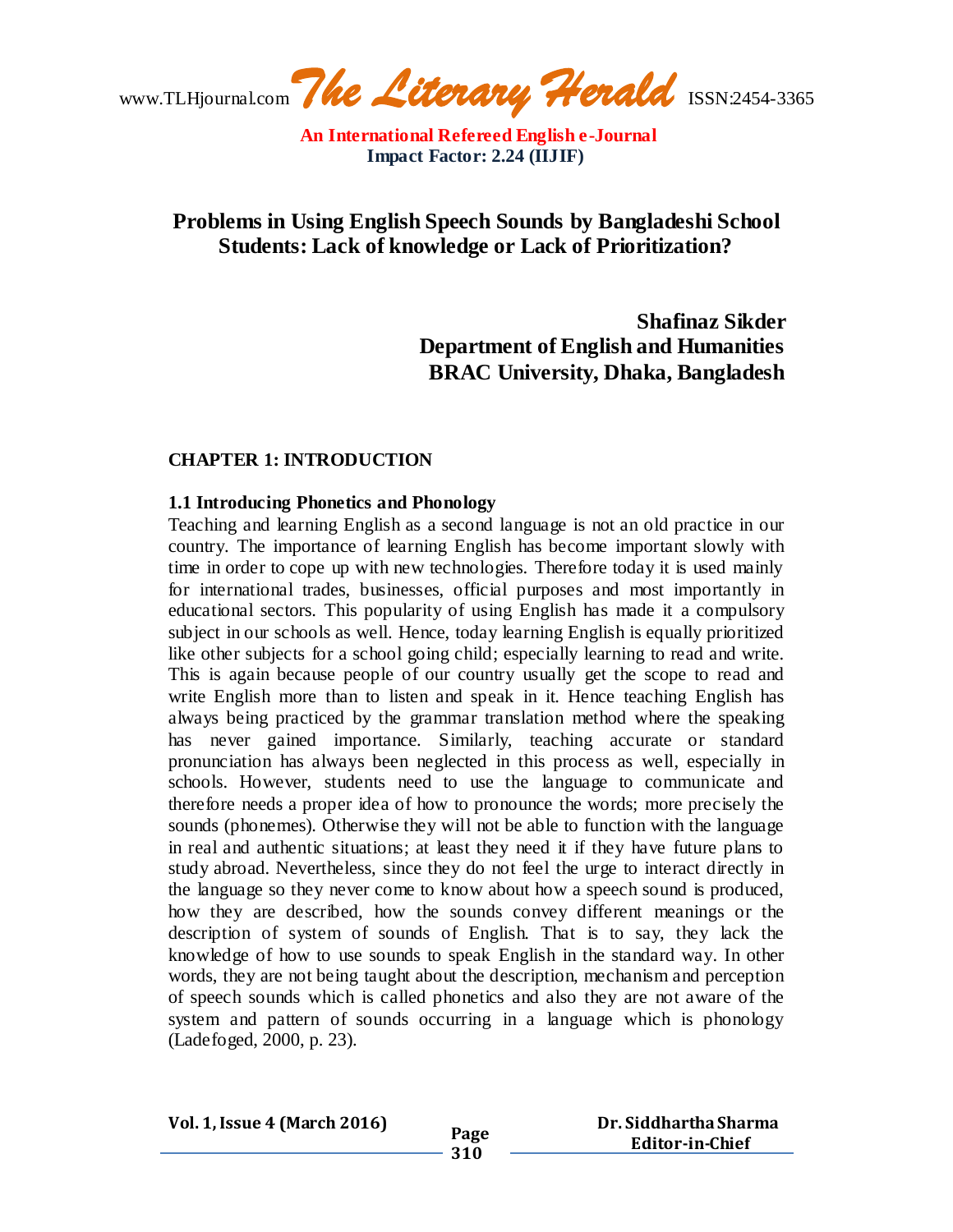www.TLHjournal.com*The Literary Herald*ISSN:2454-3365

This very issue interested the researcher to do a survey on some students of a governmental school of our country. Therefore the survey was conducted to investigate the fact that to what extent the English pronunciation skills are being prioritized within this school. The survey was based on the recordings of some students which was transcribed and analyzed to point out its differences with the standard British pronunciation and to find out some of the basic problems which is impeding the Bangladeshi students to acquire natives or near native accents.

#### **1.2 Research Statement**

To analyze some of the common problems that our students faces while using English speech sounds (problems with diphthongs, trip thongs, use of aspirations, generalizing English phonemes with their native l1 phonemes, wrong pronunciation of sounds pronounced according to their spellings etc.)

#### **1.3 Research Purpose**

The purpose was to investigate why and to what extent the students can or cannnot speak English with standard British or American pronunciation.

#### **1.1 Research Central Questions**

1) What are the main barriers for our students in the way of acquisition of English speech sounds?

2) Why are they having problems? Is this because the Bangla phonology is very different from that of English? Or is it because the pronunciation has little or no importance since the students do not need English mainly for communication in our country?

#### **1.2 Research Scopes**

These types of analyses are important for upgrading our student's spoken English; so that they can cope up with different real life communication activities and authentic situations where interactions are needed and where they will have the necessity to use English fluently to function in it.

#### **1.3 Research Limitations**

One of the prominent limitations of this survey based paper is that the research has been carried out within one particular school and within a few students. Therefore the results obtained from this survey cannot be made generalized.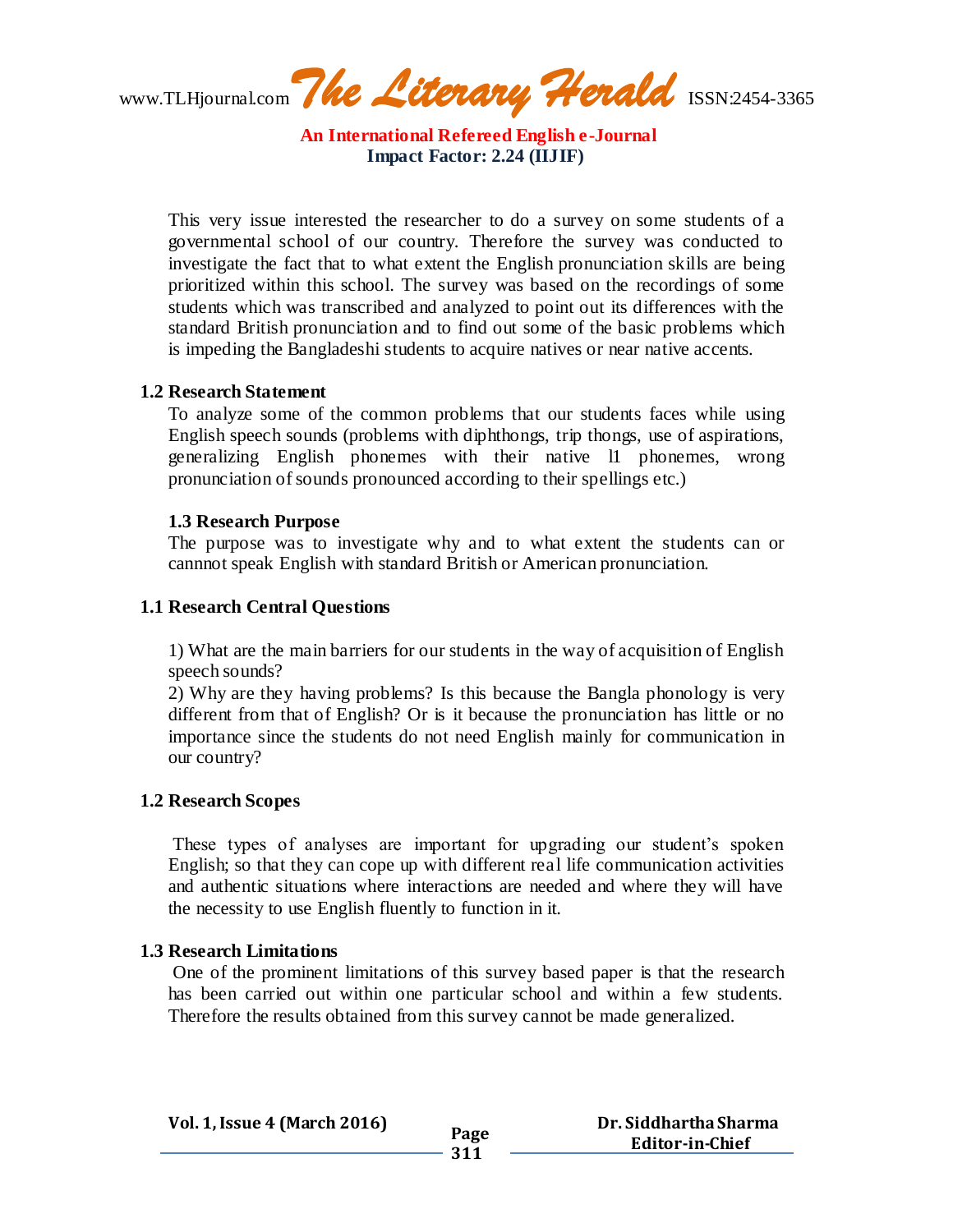www.TLHjournal.com*The Literary Herald*ISSN:2454-3365

## **CHAPTER 2: LITERATURE REVIEW**

## **2.1 Defining Phonemes, Phonetics and Phonology**

According to Barman (2009), Phonemics is the scientific study of phonemes, the basic units of speech sound. Phonemes, as the smallest sound units in a language, are capable of conveying a distinct meaning. When two sounds can be used to differentiate words, they can be said to belong to different phonemes (p. 19). In other words, Phonemes come to

be the symbolic representation of sounds, interacting both with phonetics and phonology (Barman, 2009, p. 20). According to Ladefoged (2000), "Learning phonetics means simply learning to use phonetic transcription" (p.23). That is "phonetic transcription is no more than a useful tool that phoneticians use in the description of speech"(p. 23). On the other hand, "Phonology is the description of the systems and patterns of sounds that occur in language" (p.23).

## **2.2 Differences between Phonetics and Phonology**

According to Cohn (1993), "Phonetics is the study of the physical properties of sounds used in human speech: their production, their acoustics and their perception. Phonology is the study of how speech sounds pattern together. Yet there is also an implicit derivational relationship between the two: a phonological representation indicates the abstract, linguistic characteristics of sounds; the phonetic representation is the physical output or realization of that phonological representation, what the speaker actually produces or the hearer perceives" (p. 44).

#### **2.3 Challenges in way to teach Pronunciation and Aspects of Phonetics**

According to Barman (2010), "Every language has its own phonemic system, which holds unique as well as common features. A language shares some phonemes with other languages, but no two languages have the same p honemic inventory" (p. 19). Barman (2010), explained that although there are many aspects of similarities of the phonemic systems of English and Bangla yet there is much dissimilarity into the phonemes of the two languages along with relevant phonetic and phonological characteristics which

makes the students learn English as a second language challenging (p. 20).

In 1926, Sparkman discussed the challenges we usually face: "Must we teach beginning students the complicated laws of phonetics, demand that they recognize stops, nasals, fricatives, voiced and voiceless consonants? Certainly not. Such knowledge would only hinder their progress and could be of no positive value to

| <b>Vol. 1, Issue 4 (March 2016)</b> |             | Dr. Siddhartha Sharma  |
|-------------------------------------|-------------|------------------------|
|                                     | Page<br>312 | <b>Editor-in-Chief</b> |
|                                     |             |                        |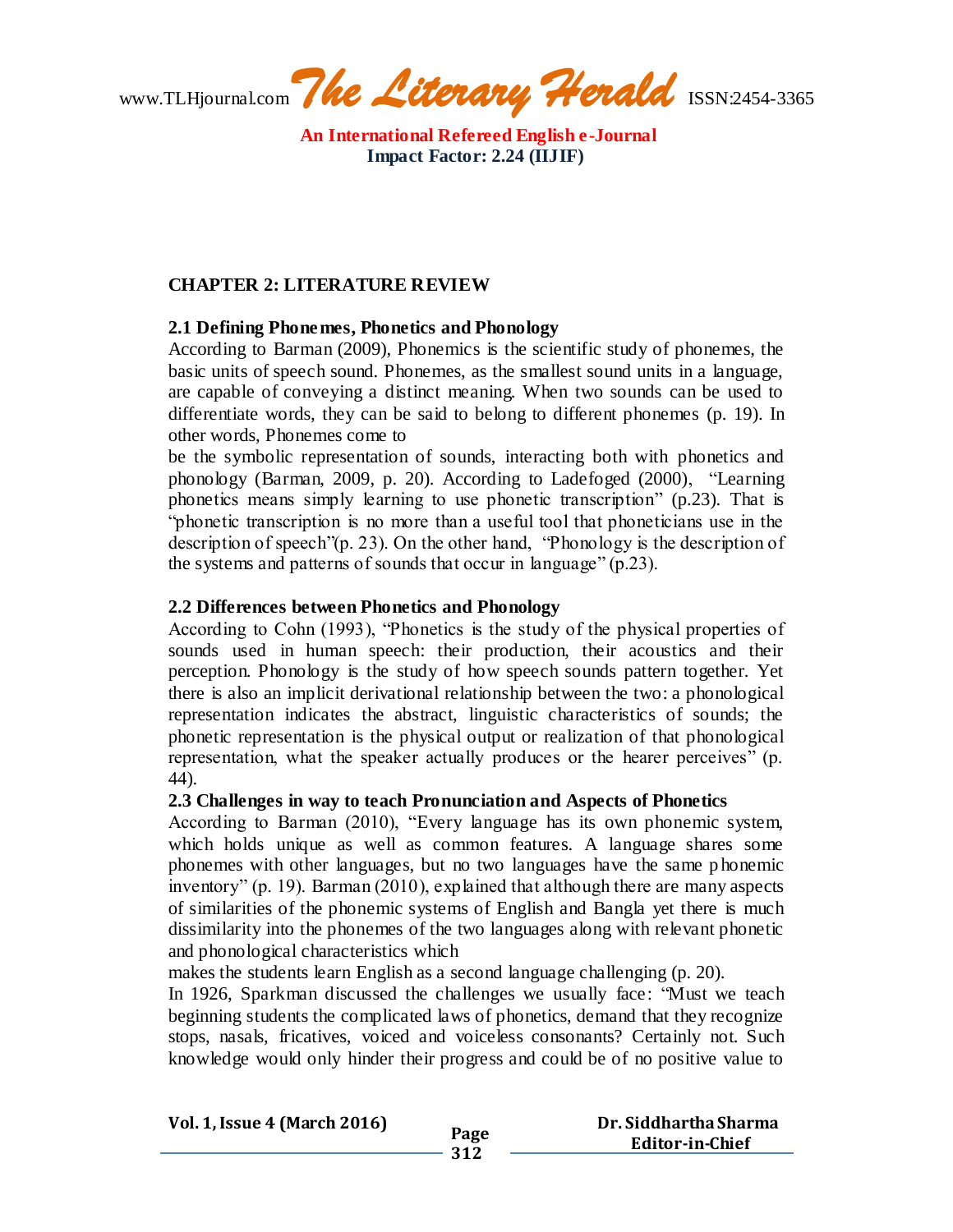www.TLHjournal.com*The Literary Herald*ISSN:2454-3365

them in any capacity. What they need is to learn how to pronounce the new language. But how can a teacher guide them over these difficulties unless he knows the science of phonetics very thoroughly? The slogan should be: phonetics for the teacher, but only a practical application of phonetic laws for the students (p.232).

**2.4 Studying the Science of Phonetics or Learning Practical Application**

According to Sparkman (1926), "A good pronunciation of any language is similar to being well dressed; it is the outward semblance of culture and refinement in matters of speech. Without a good pronunciation one can never be accepted by foreign people" (p. 227). That means pronunciation matters a lot where knowing how to use phonetics is important. Sparkman put it clear in this statement, "Students should not study the science of phonetics, but must have the benefit of the practical application of all phonetic laws which must be well known by the teacher. That is, pronunciation must be mechanically presented to students, and it should be a preliminary to the actual study of the language" (p. 235).

However, as said by Kriedler (1972), "The teaching of English to speakers of other languages has, in recent years, rightly given emphasis to the student's mastery of the sound system of the language" (p. 3). He added that second language learners need to be provided, in their English courses, with instruction and guided practice in pronouncing written English words-in translating graphic symbols into sound (p.3). Kreidler also said, "Do ESL students get such instruction and such practice? Probably not, for two very good reasons. We don't teach the elementary student about English orthography because we really don't understand the nature of spelling system and how it works. The second reason is that English spelling has been typically denounced as irregular and chaotic." (p. 3).

## **CHAPTER 3: METHODOLOGY**

#### **3.1 Method of Data Collection**

The main objective was to analyze some of the common problems which students of our country face with English speech sounds and therefore to find out the reasons why they cannot overcome this problem. Hence a small survey was done on fifteen students; all from the same school but of different classes. This is because the researcher wanted to see the differences in their pronunciation as they progress to higher classes. A small reading passage was prepared for the students to read out. This passage actually contained some problematic phonemes which are difficult to pronounce for many of our students. The candidates were therefore asked to read out the passage in a loud and clear voice so that the researcher could

**Vol. 1, Issue 4 (March 2016) Page 313 Dr. Siddhartha Sharma Editor-in-Chief**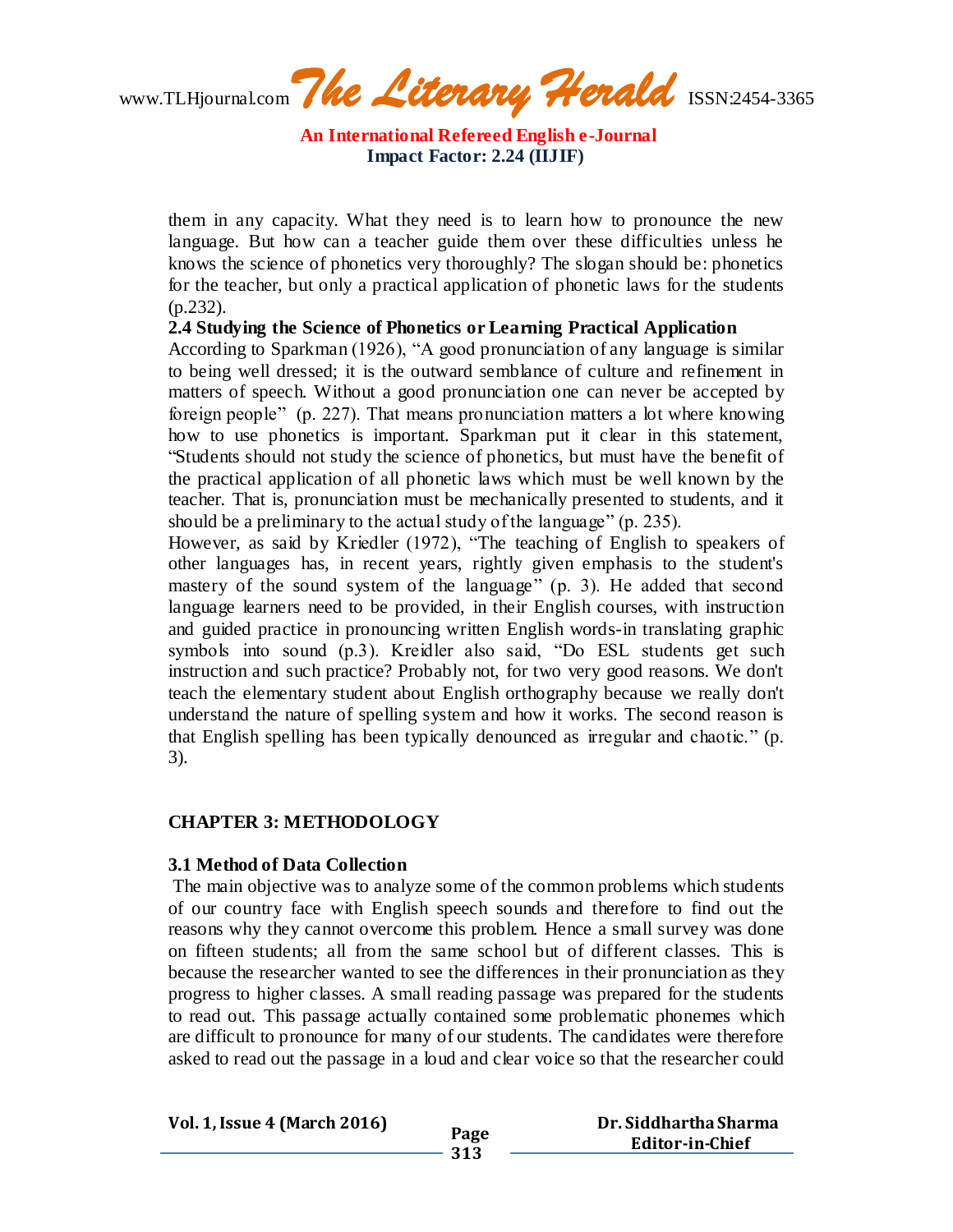www.TLHjournal.com*The Literary Herald*ISSN:2454-3365

record it. It was not mentioned that the researcher was going to test their ability to use speech sounds properly. This was concealed for the sake of authentication of the survey; otherwise they would have become conscious of their pronunciation which eventually could produce artificial results. After recording their speech, the researcher listened to it carefully in order to transcribe it exactly the way they uttered the sounds. Later a comparison was made among the candidates' recorded pronunciation and the ideal version of the transcription of the passage. This was done to find out their area of difficulties regarding the pronunciation of some particular speech sounds.

#### **3.2 Sampling and Participants Details**

The survey was done in Mohammadpur Preparatory Higher Secondary school. The survey was done in both boys and girls sections of English version. To avoid the gender and age issue, the survey was carried out in this particular way. For example, the researcher went into any of the sections of a specific class randomly and asked if anyone was interested to read out a few lines in English. When there were any interested students, they volunteered themselves and if not, the researcher chose some of them.

Another fact about the survey is, it was conducted within a class range of four to ten. This is because surveying students who are in preschools or in the kindergartens will not be good candidates since they have just started studying English as one of their subjects. Besides, surveying students of college could have also given non authentic results since the main focus was on the pre-intermediate level students.

#### **3.4 Survey Data (The Passage Used For Recording)**

The passage given to the candidates to read out was on 'A Lawyer's Responsibility'. The students told their names, the grades they are studying is and the name of their school and then read the following passage out:

*"A lawyer is a person who must be responsible towards his works. He must be honest enough to make good judgments and give justice to his clients. He must not misuse his authority; usually for selfish motives."*

#### **3.5 Targeted English Phonemes:**

From the above passage, the phonemic areas that the researcher chose to analyze from the candidates' speech sounds are the diphthongs ( eɪ, aɪ, ɔɪ, aʊ, əʊ, ɪə, eə,və), the triphthongs (eiə, aiə,  $\overline{q}$ , ai $\overline{q}$ , aib,  $\overline{q}$ , aib, the use of aspiration ([pʰ], [tʰ],  $[k<sup>h</sup>]$ ), the pronunciation of words without using  $/r/$  in particular words according

| <b>Vol. 1, Issue 4 (March 2016)</b> |      | Dr. Siddhartha Sharma  |
|-------------------------------------|------|------------------------|
|                                     | Page | <b>Editor-in-Chief</b> |
|                                     | 314  |                        |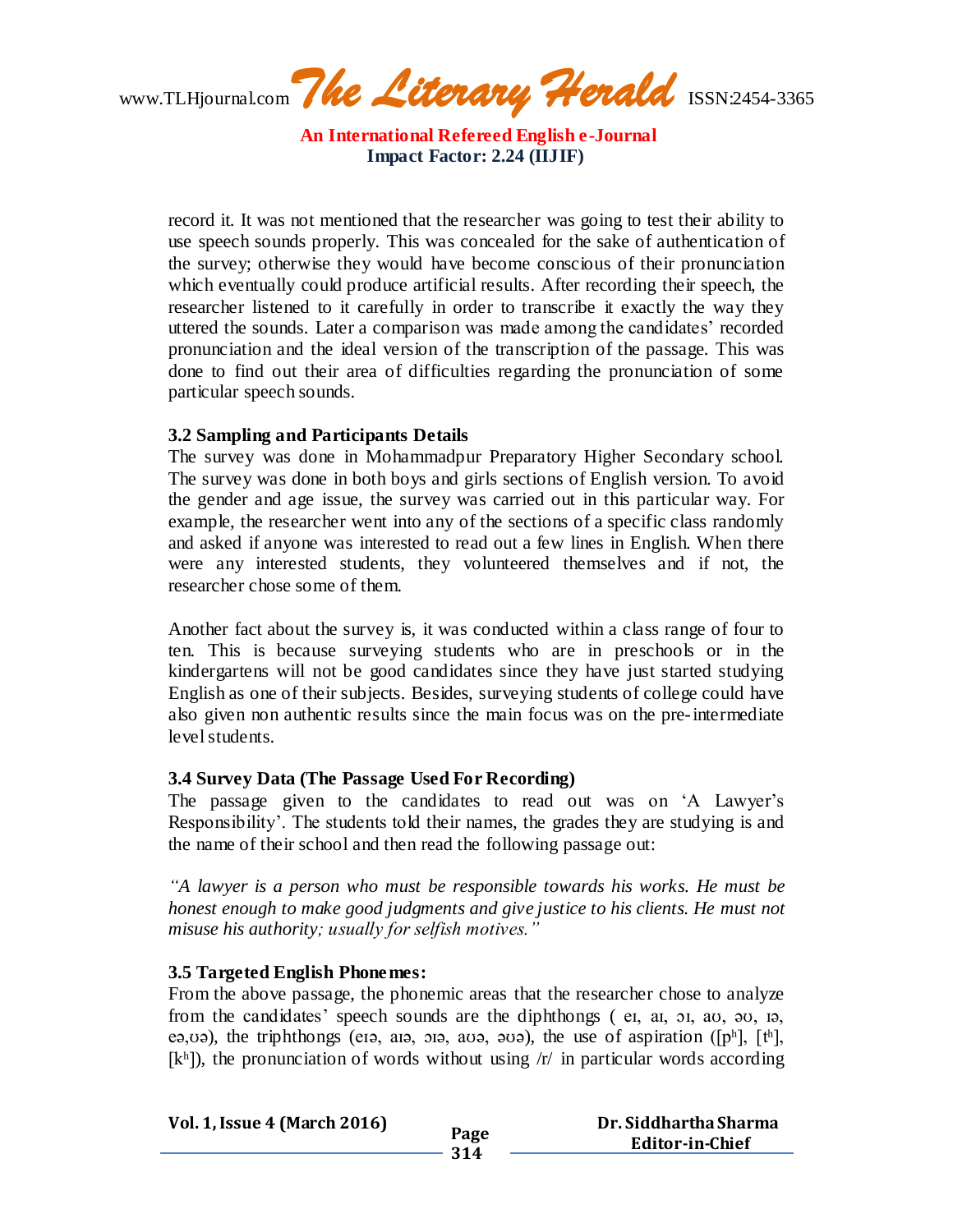www.TLHjournal.com*The Literary Herald*ISSN:2454-3365

to British standard accent, the differences in length of long vowels  $(i, a, a, a, a)$ ;  $(i, a, a, b)$ and short vowels  $(I, e, U, \mathcal{X}, \mathcal{D}, \Lambda)$  and use of schwa, the mixed use of fricatives, affricates and approximants (use of /iː/ in case of /j/, /z/ or [/dʒ/](http://en.wikipedia.org/wiki/Voiced_palato-alveolar_affricate) in case of /ʒ/), the replacement of Bangla consonants with that of English  $\sqrt{q}$  and  $\sqrt{9}$  with that of  $\sqrt{v}$  the pronunciation of words according to their spellings, the misuse of stress in words, and lastly the missing features of rapid speech of native speakers (assimilation, elision etc.).

## **CHAPTER 4: FINDINGS AND DISCUSSIONS**

#### **4.1 Transcriptions of the Recorded Data**

The recorded data of the fifteen students has been used for transcribing their speech sounds through audio clips. The purpose of this was to identify some of the problematic areas of English phonemes. This in fact helped to find the challenges that our school students faces from the beginning of learning English; the challenges which always keep them away from acquiring a standard British accent.

## **4.2 Analysis of the Problematic Phonemes and its Reasons**

Aspirations:

The release of /p/, /t/ and /k/ is followed by audible plosion- that is a burst of noise. There is then, in the post-release phase, a period during which air escapes through the vocal folds, making a sound like /h/. This is aspiration (Roach, 2009, p. 27).

Problematic Area:

None of the candidates produced the words 'person', 'towards' and 'clients', with any aspiration.

#### Reasons:

The first and the common reason is that the Bengalis do not pronounce words with aspirations at the beginning. For example, we do not say the Bangla word 'tumi' as /tʰumɪ/ but we say it the way we write it.

However, the researcher think there is another interesting reason for avoidance of aspiration by our students. We have separate phonemes like ' $\mathcal{N}$ ' (kho), ' $\mathcal{D}'$ ' (tho) and 'ফ' (pho) in Bangla. These phonemes resemble the English aspirated sounds [pʰ], [tʰ], [kʰ]. It is therefore not simple for young learners to identify the dissimilarities strictly between the two languages. So they tends to avoid aspiration since they think there is a difference between the  $/$  th and  $/$ t sound and therefore pronouncing /t/ as / th/ could actually be incorrect and will create a difference in the meaning of the word; which is not true. The researcher also think

| <b>Vol. 1, Issue 4 (March 2016)</b> |             | Dr. Siddhartha Sharma |
|-------------------------------------|-------------|-----------------------|
|                                     | Page<br>315 | Editor-in-Chief       |
|                                     |             |                       |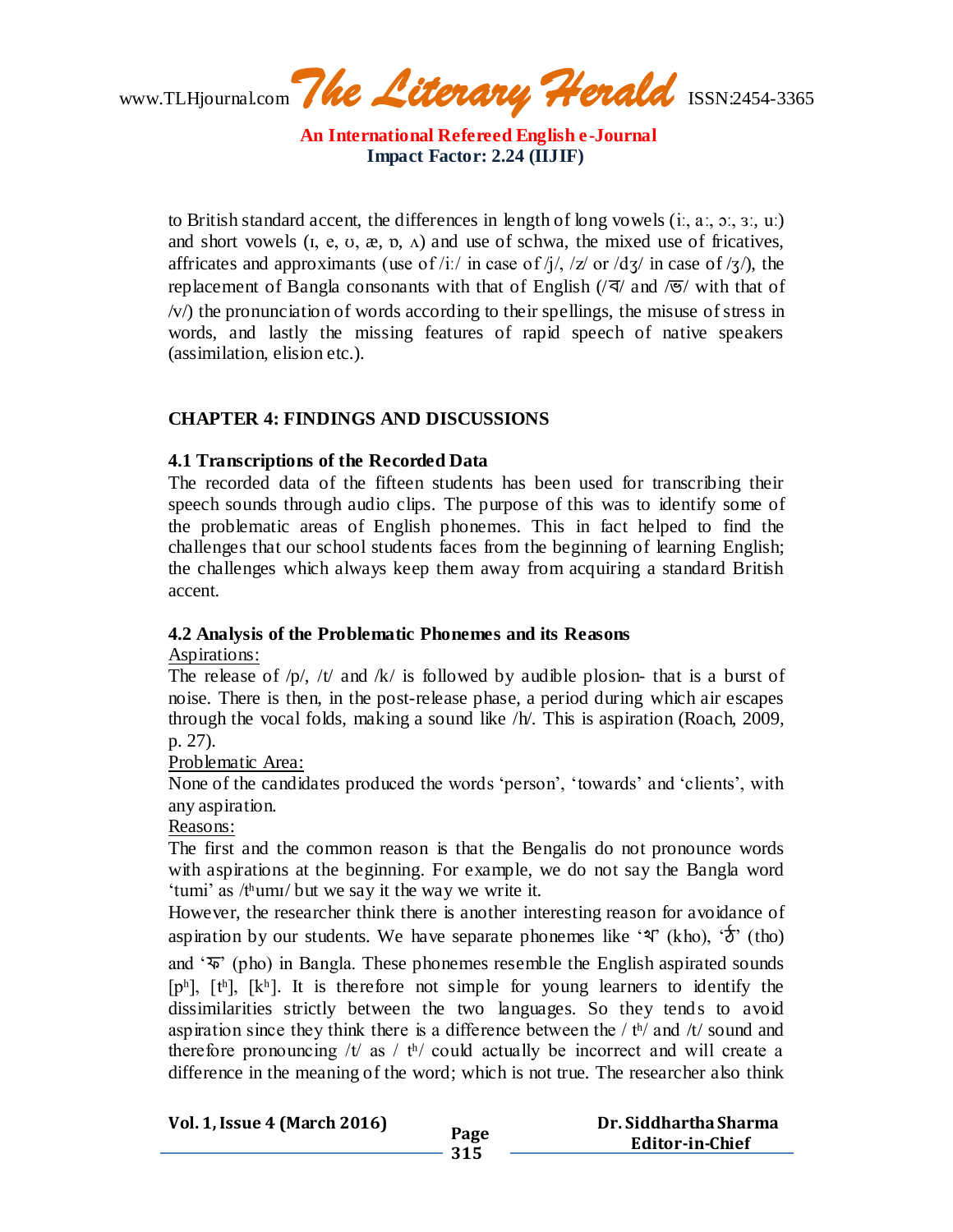www.TLHjournal.com*The Literary Herald*ISSN:2454-3365

that students believes that the /t/ sound should be produced as /t<sup>h</sup>/ whenever there is an 'h' phoneme after the 't' in a word. For example, they might have said /tə wɔːdz/ as / tʰə wɔːdz/ if the spelling was 'thowards' rather than 'towards'.

#### Diphthongs:

Diphthongs are sounds which consist of a movement or glide from one vowel to another. The diphthong is that the first part is much longer and stronger than the second part. As it glides to second vowel, the loudness of the sound also decreases (Roach, 2009, p.17).

Problematic Areas: Areas: Areas: Areas: Areas: Areas: Areas: Areas: Areas: Areas: Areas: Areas: Areas: Areas: Areas: Areas: Areas: Areas: Areas: Areas: Areas: Areas: Areas: Areas: Areas: Areas: Areas: Areas: Areas: Areas:

From the above given transcription, it can be seen that almost all the students had problem pronouncing the words 'make', 'usually' and 'motives'. Most of them were pronouncing /meik/ as /mek/, /juːʒʊəlɪ/ as /uːdʒelɪ/ and /məʊtɪvz/ as  $/mntivs/$ .

Reasons:

The students were leaving out the second  $\pi/$  sound of 'make', the  $\pi/$  of 'usually' and the first sound /ə/ of 'motives'. Since a diphthong consists of more than one vowel, so one of them is often being left out or less frequently pronounced. This is because its easy for human to pronounce one vowel other than focusing on two at a time. Besides, in native accent also, the loudness of the second vowel is comparatively less.

## Triphthongs:

The most complex English sounds of the vowel type are triphthongs. They are difficult to pronounce and to recognize. A triphthong is a glide from one vowel to another and then to a third (Roach, 2009, p.18).

## Problematic Areas:

All the students had problem with 'lawyer' since they could not pronounce a single of the three vowels correctly. Most of them pronounced /biə/ as /lpjaːr/ and few of them pronounced it as /ber/. However, most of them could say the first two vowels of 'clients'. The same thing happened with few of the young candidates who pronounced /klaɪənts/ as /klʌents/ but the older candidates pronounced it as /klaɪnts/.

## Reasons:

The students faced a similar problem like the one they had with pronouncing diphthongs; especially in pronouncing 'clients'. Here, they left out the last schwa of the word; this is something quite normal in our context since very few teachers could pronounce the word with the 'schwa' sound in it. Moreover, it is the weakest vowel in English. Nevertheless, the problem with the word 'lawyer' is a bit different. Here, the students took the pronunciation after the root word 'law'.

| <b>Vol. 1, Issue 4 (March 2016)</b> |      | Dr. Siddhartha Sharma  |
|-------------------------------------|------|------------------------|
|                                     | Page | <b>Editor-in-Chief</b> |
|                                     | 316  |                        |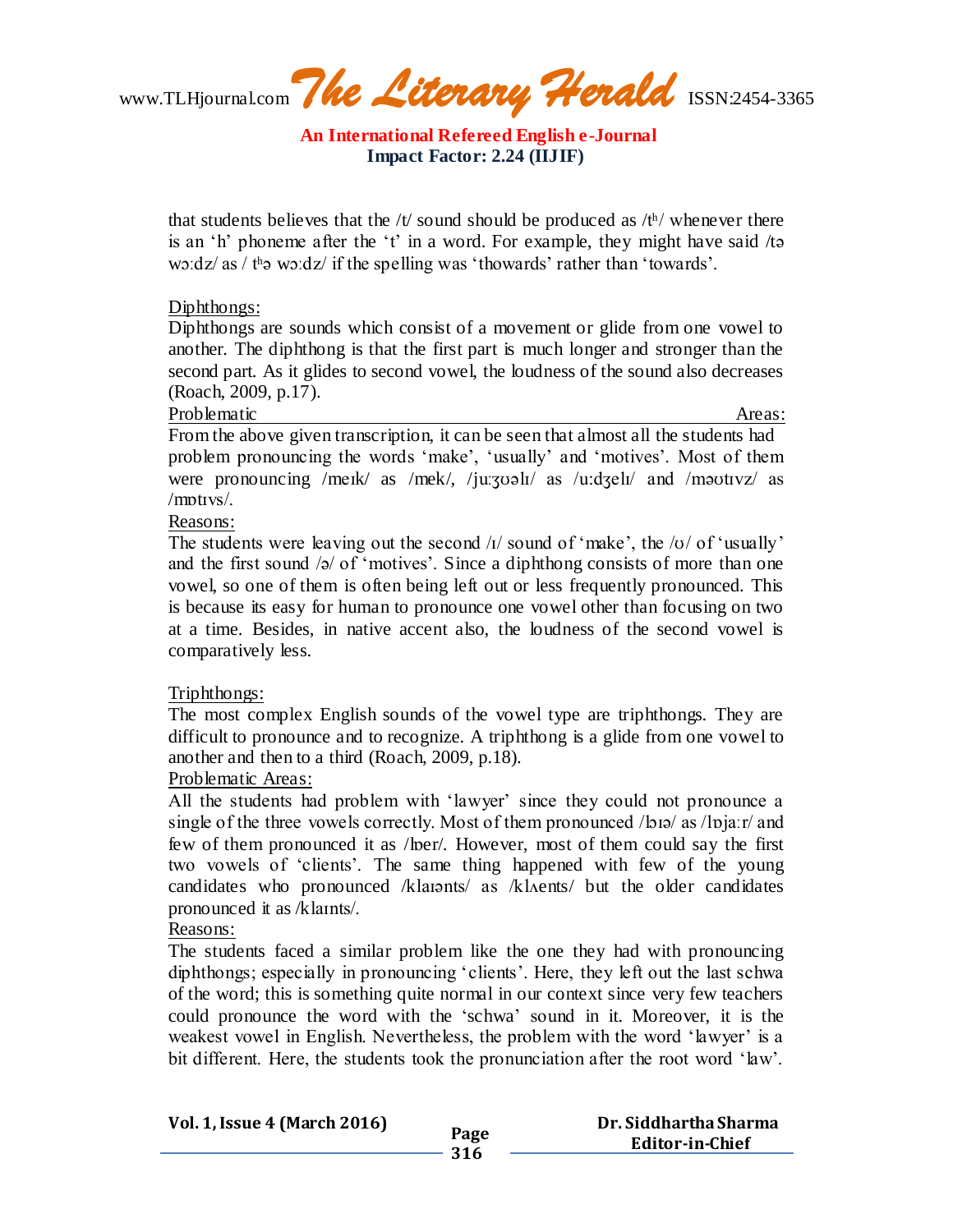www.TLHjournal.com*The Literary Herald*ISSN:2454-3365

At first, they pronounced 'law' as /lɒ/ and then they added an 'er' with the word, making it /lper/. However, some of them could pronounce the /j/ sound as / $\frac{1}{\sqrt{2}}$ (/lɔɪə/) and therefore had some similarity with the middle of the three vowels.

The mixed use of Fricatives, Affricates and Approximants:

Fricatives are consonants with the characteristic that air escapes through a narrow passage and makes a hissing sound while Affricates are complex consonants beginning as plosives and ending as fricatives (Roach, 2009, p. 39). On the other hand, Approximant as a type of consonant is rather difficult to describe (Roach, 2009, p. 49).

## Problematic Areas:

The students were using /juːʒʊəlɪ/ either as / iː[uːdʒe](http://en.wikipedia.org/wiki/Voiced_palato-alveolar_affricate)lɪ/ or / juː zʊlɪ/. The students were having problems with  $\frac{z}{x}$ ,  $\frac{dz}{\alpha}$  and  $\frac{z}{x}$ . They were also having problem with  $\frac{1}{2}$  sound in the word 'usually' (mentioned above) and also with the word  $\frac{1}{2}$  as they were pronouncing it as /lpjaːr/; using the approximant /j/ instead of / $\frac{1}{l}$ . Reasons:

The students had good reasons for pronouncing 'usually'/ju: $\frac{\partial u}{\partial x}$  /with [/dʒ/](http://en.wikipedia.org/wiki/Voiced_palato-alveolar_affricate). This is because in Bangla, the  $|z|$  or  $|z|$  fricatives are missing. We have only ' $\mathfrak{F}'$  (borgio jo) which equivalents to [/dʒ/](http://en.wikipedia.org/wiki/Voiced_palato-alveolar_affricate) sound in English. So students were using the phoneme with which they were familiar. However, some of them know the difference between the phoneme [J] and [Z] in English alphabets; but none of them used it with  $\frac{1}{3}$ .

Another problem was with the use of  $\frac{1}{l}$  in case of  $\frac{1}{4}$  (as in 'lawyer') and use of  $\frac{1}{1}$  in case of  $\frac{1}{4}$  (as in 'usually'). One is the approximant /j/ (also known as semi vowel), and the other two are short and long vowels. Students used the /j/ sound after /lp/ since there was a 'y' in the spelling (lawyer). So they pronounced it from the back of their mouth as they do in case of 'yes' /jes/. Again, some of them were saying 'usually' with /i:/ instead of /j/. The main reason is that the two sounds are very similar. One is to be pronounced from the front and one from the back of the mouth. I think these mistakes are very much tolerable for young users of English. Only the natives can clearly make a difference between the two.

#### The pronunciation of words without using /r/:

In standard British accent the use of  $/r/$  is somehow complicated. The  $/r/$  occurs within and after vowels and not at the end of a word. It should be pronounced when it is at the beginning of a word but not when they are before consonants. These are problems which foreign learners usually face with it (Roach, 2009, p. 50).

| <b>Vol. 1, Issue 4 (March 2016)</b> |      | Dr. Siddhartha Sharma  |
|-------------------------------------|------|------------------------|
|                                     | Page |                        |
|                                     |      | <b>Editor-in-Chief</b> |
|                                     | 317  |                        |
|                                     |      |                        |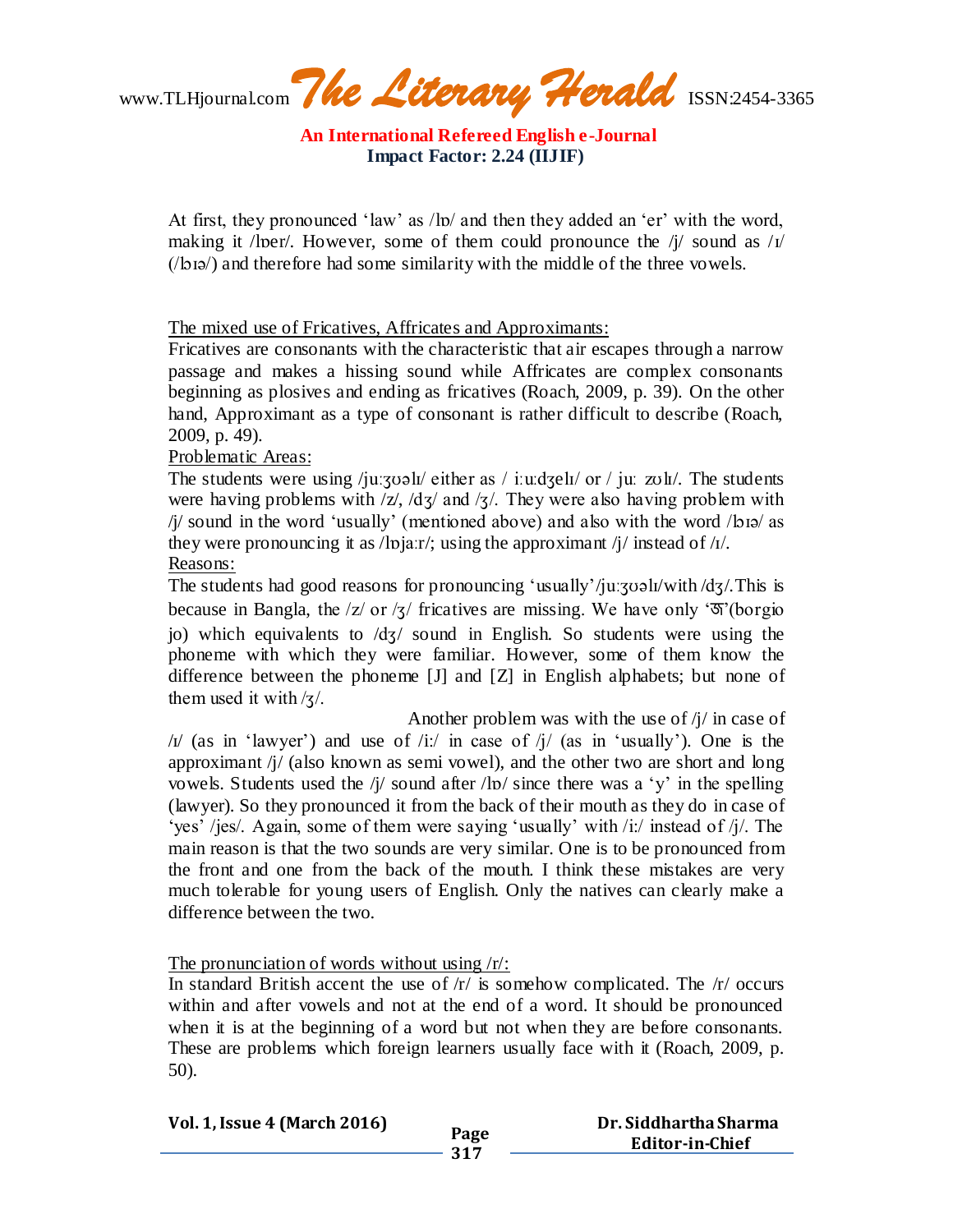www.TLHjournal.com*The Literary Herald*ISSN:2454-3365

Problematic Areas:

The students like many other foreign learners used /r/ sound in words like 'person', 'lawyer', 'towards', 'works', 'for'.

Reasons:

The reasons are simple; they pronounced it since there is a  $/r/$  in the spelling of the words. Again, we are pronouncing all the other English consonants whenever they occur in the spelling. Therefore it is difficult to logically explain why we will not pronounce /r/ in particular cases. Besides, we pronounce all the /r/ sound in Bangla, regardless of its position within a word. For example, we will pronounce the three  $\pi$  sounds (' $\vec{a}$ ', ' $\vec{b}$ ' and ' $\vec{b}$ ') occurring in any position (initial, middle or final) of a Bangla word. That is to say, in the Bangla words 'Rani', 'Anarosh' or 'Amar' we will pronounce the /r/ sound clearly. Therefore students might think that it is correct to pronounce the  $\frac{r}{r}$  whenever it is in the English spelling; however it is contrastive with the British accent.

The replacement of Bangla consonants with that of English:

English phonemes are different from that of Bangla. To many foreign learners they might appear similar but yet one cannot be used in place of another. Problematic Areas:

Some of my young candidates were pronouncing 'motives' / motividently as /motibs/ or /mɒtɪbhs/.

Reasons:

The reason is that there is no /v/ sound in Bangla. The sound  $\sqrt{v}$  is not even an aspirated version of /b/ (that is /b<sup>h</sup>/). So the students were actually generalizing the /v/ sound with that of Bangla  $\sqrt{q}$  'bo' or with  $\sqrt{q}$  'bho'. Besides, the place of articulation of  $/v/$  is labiodental while  $/b/$  is bilabial. Not only is this, but the manner of articulation of /v/ is fricative whereas that of  $/b/$  is plosive. Only the state of glottis remains the same for both the cases.

The differences in length of long and short vowels and Schwa: English has a large number of vowels; the short vowels are only relatively short. The vowels can have different lengths in different contexts. The symbols for short vowels are  $(i, e, v, \mathcal{R}, \mathbf{n}, \Lambda)$  (Roach, 2009, p. 13). Again, there are vowels which tend to be longer than the short ones in similar contexts. These vowels are presented with two dots after their respective symbol (i., e.,  $\varepsilon$ .,  $\alpha$ .,  $\alpha$ .,  $\alpha$ .,  $\alpha$ .). They are different not only in length but in quality as well (Roach, 2009, p. 16). The ways they are produced from the front, central, close and back positions of the mouth also determines their features.

**318**

The following diagrams show how they are different:

**Vol. 1, Issue 4 (March 2016) Page**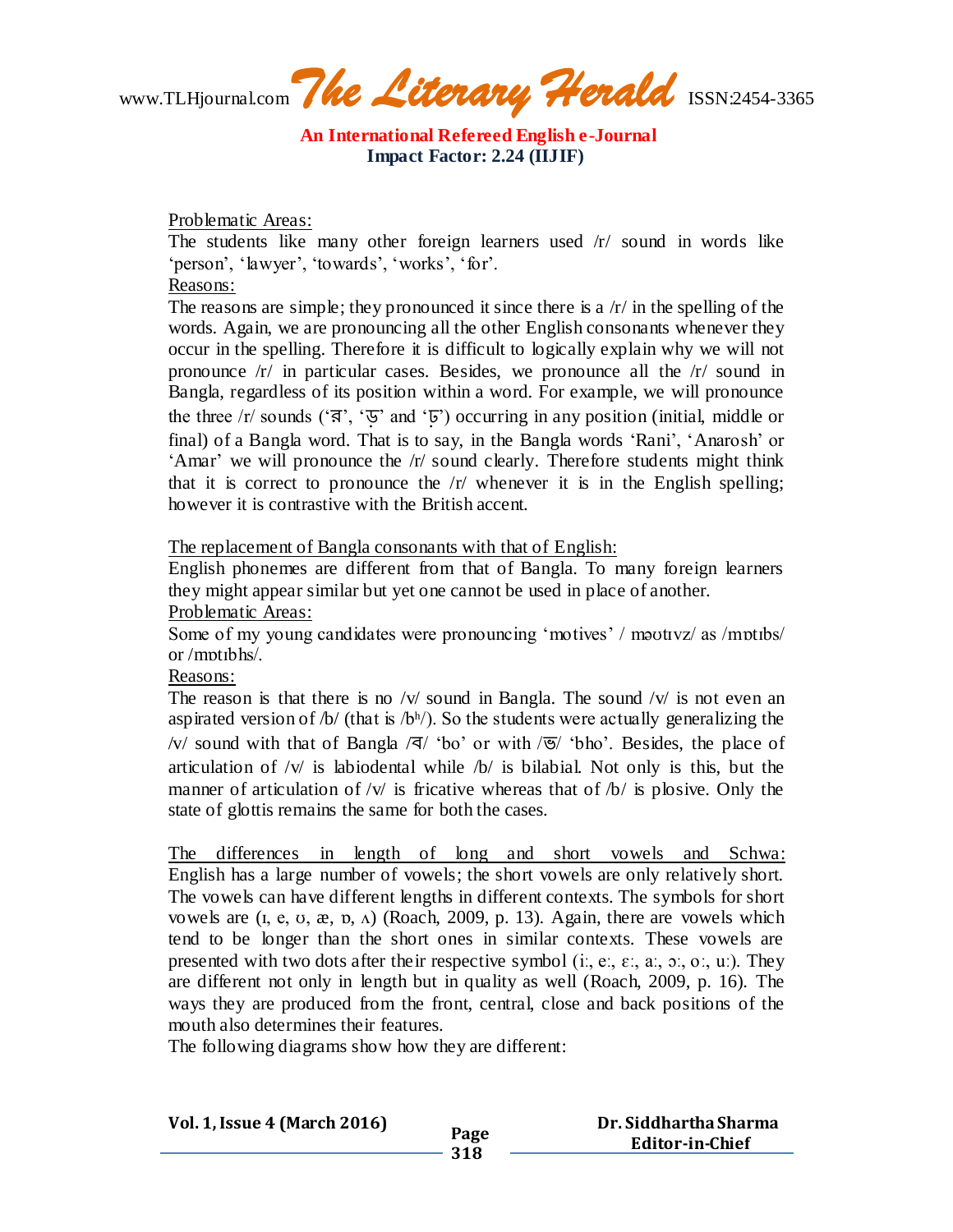www.TLHjournal.com*The Literary Herald*ISSN:2454-3365



The position of articulation Short and Long vowels [Source:

https://www.google.com.bd/?gws\_rd=cr#q=english+phonemes+vowel+chart] The Schwa /ə/ is the most frequently occurring vowel in English which is associated with weak syllables. It is not articulated with much energy (Roach, 2009, p.65).

Problematic Areas:

The students pronounced /pɜːsən/ as /pʌrspn/, /huː/ as /hu/, /biː/ as /bɪ/, /tuː/ as /tu/, /hi:/ as /hɪ/, /fɔː/ as /fɒr/ etc. Besides they did not pronounce the 'schwa' sound in the following words and uttered them as /paːrspn/, / tu:wprdz/, [/dʒʌdʒm](http://en.wikipedia.org/wiki/Voiced_palato-alveolar_affricate)ents/ etc.

Reasons:

In slow listening of their speech sounds, I found out that most of the candidates pronounced all the vowels shortly as we do in Bangla (Bangla do not have long vowels separately). They could not lengthen the long vowels to bring a difference with that of the short ones; this is actually not needed in our context.

Again, the schwa (weakest vowel in English) got omitted by them in many words. For example, the Schwa in /pɜːsən/ has not been pronounced and instead of that, the vowel /ɒ/ had been used in respect to its spelling. Again, the schwa has been replaced by  $\mathcal{W}$  in towards and in the word [/dʒʌdʒm](http://en.wikipedia.org/wiki/Voiced_palato-alveolar_affricate)ents/, the sound /e/ has been used according to the way it spells. In fact, the sound is so weak that it often gets deleted even by the native speakers. Therefore many of the language teachers of our schools might be doing the same deletion as well.

## The misuse of stress in words:

English has stress-timed syllables; that is some of the words are stressed while some are unstressed. The production of stress is generally believed to depend on the speaker using more muscular energy than is used for unstressed syllables (Roach, 2009, p. 73).

**319**

Problematic Area:

**Vol. 1, Issue 4 (March 2016) Page**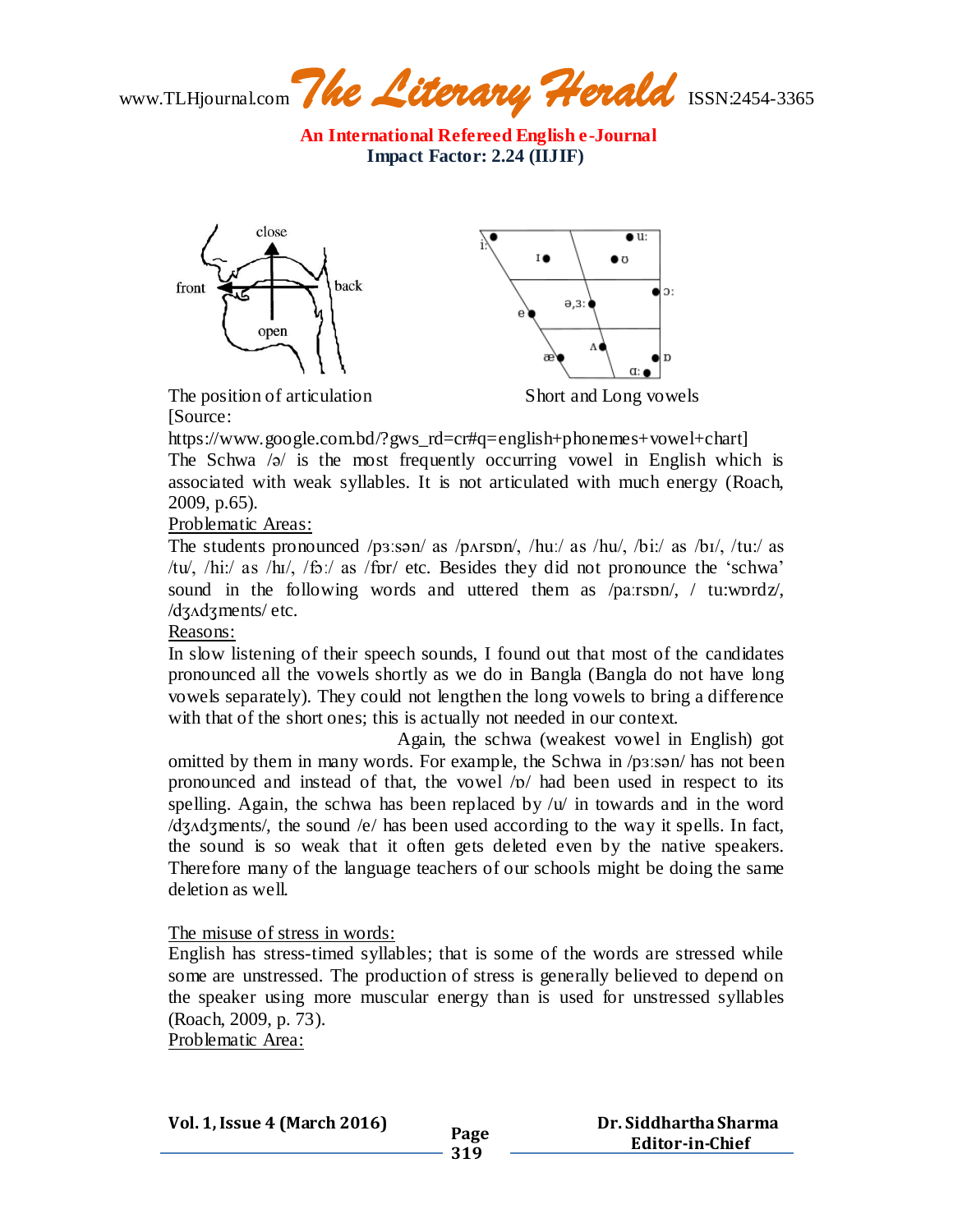www.TLHjournal.com*The Literary Herald*ISSN:2454-3365

The candidates used strong vowels which put stress in syllables of words where less stress is needed. For example, use of /paːrsɒn/ in case of /pɜːsən/, /tu:wɒrdz/ in case of /tə wɔːdz/ and /rɪspɒnsɪbɒl/ in case of /rɪspɒnsəbəl/. Again their use of short vowels decreased the stress in the following words; they used /huː/ as /hu/, /tu:/ as /tu/, /hi:/ as /hɪ/, /fɔː/ as /fɒr, /wɜːks/ as /wɒrks/, /ɔ[ːθɒ](http://en.wikipedia.org/wiki/Voiceless_dental_non-sibilant_fricative)rətɪ/ as /[ɒθɒ](http://en.wikipedia.org/wiki/Voiceless_dental_non-sibilant_fricative)retɪ/. Reasons:

The students were uttering all the words with almost same level of muscular energy; that is they were producing all the syllables with same amount of stress. They did not actually produce them with different stresses. This is because in Bangla, all the words are produced with stress; therefore they applied the same rule for these English words. The stress marks on the following words is supposed be like this:  $\log_{10}$  / ta `woːdz/ and /rɪs`pɒnsəbəl/. Nevertheless, the candidates maintain the same level of stress for all the syllables.

Again, as they shortened the long vowel sounds; the words like /huː/ became /hu/, /fɔː/ became /fɒr, /wɜːks/ became /wɒrks/, /ɔ[ːθɒ](http://en.wikipedia.org/wiki/Voiceless_dental_non-sibilant_fricative)rətɪ/ became /[ɒθɒ](http://en.wikipedia.org/wiki/Voiceless_dental_non-sibilant_fricative)retɪ/. In these words, the stress is always on the first syllables, however, it became unstressed.

The pronunciation of words according to their spellings:

As mentioned before, English spellings are quite confusing in the sense that they are not pronounced the way they sounds. That is "because of the notoriously confusing nature of English spelling, it is particularly important to learn to think of English pronunciation in terms of phonemes rather than letters of the alphabet" (Roach, 2009, p. 2).

Problematic Areas: Areas: Areas: Areas: Areas: Areas: Areas: Areas: Areas: Areas: Areas: Areas: Areas: Areas: Areas: Areas: Areas: Areas: Areas: Areas: Areas: Areas: Areas: Areas: Areas: Areas: Areas: Areas: Areas: Areas:

The students were pronouncing 'enough' as /enʌf/, 'motives' as / mɒtɪvs/ /'lawyer' as /lɒjaːr/, 'person' as / pʌrsɒn/, 'usually' as / iːu[ːdʒe](http://en.wikipedia.org/wiki/Voiced_palato-alveolar_affricate)lɪ/. Reasons:

It can be seen that the first syllable of 'enough', 'motives', 'lawyer' has been pronounced the way they are spelled. This is because it is difficult for students to understand the nature of the English spellings; especially whose l1 has words which are pronounced the way it is written; e.g. Bangla. The confusing nature of English spelling is not only problematic for our students but for many second language learners.

The missing features of rapid speech of native speakers:

Every language has its native speakers who talks in a different way than those of foreign users. The English native speakers also bring changes while talking quickly; and therefore sound different than when they talk slowly. The two most common changes they bring about in rapid speeches are: Assimilation and Elision.

| <b>Vol. 1, Issue 4 (March 2016)</b> | Page | Dr. Siddhartha Sharma<br><b>Editor-in-Chief</b> |
|-------------------------------------|------|-------------------------------------------------|
|                                     | 320  |                                                 |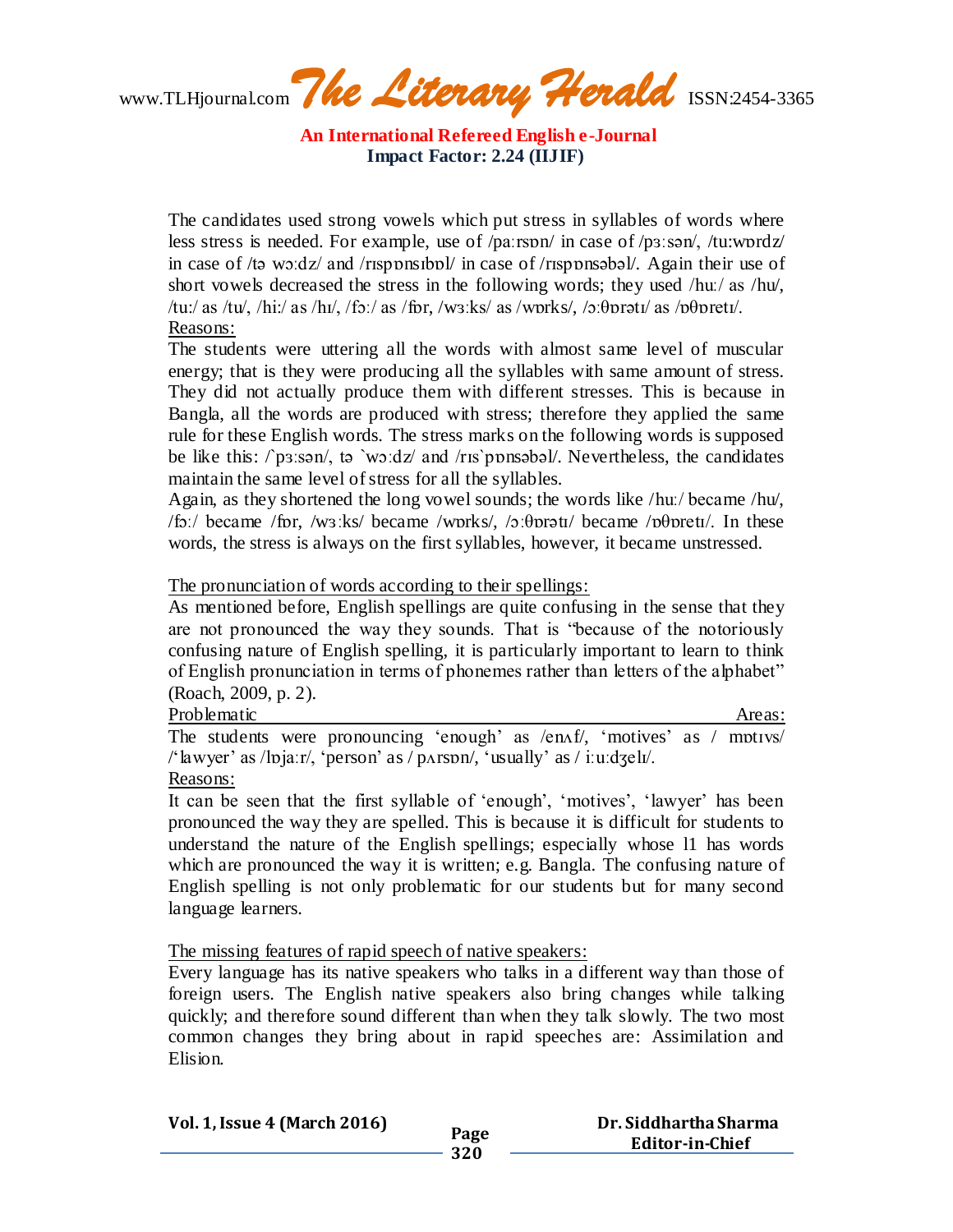www.TLHjournal.com*The Literary Herald*ISSN:2454-3365

"In cases, we find a phoneme realized differently as a result of being near some other phoneme belonging to a neighboring word we call this difference an instance of assimilation"(Roach, 2009, p. 110). "The nature of Elision may be stated quite simply: under certain circumstances sounds disappear" (Roach, 2009, p. 113).

## Problematic Areas:

The students while uttering the sentence, pronounced it the way it was written. For example, they said /hɪ mʌst bɪ ɒnɪst ɪnʌf tu meɪk gud [dʒʌdʒm](http://en.wikipedia.org/wiki/Voiced_palato-alveolar_affricate)ents ænd gɪv [dʒʌ](http://en.wikipedia.org/wiki/Voiced_palato-alveolar_affricate)stɪs/.

Reasons:

We, the Bengalis also tend to make elision and assimilation in Bangla rapid speech. For example: in rapid speech we often say 'chotda', 'bodda' instead of 'choto dada' and 'boro dada'. Similarly, the above English sentence would be something like this, /hɪ mʌs bɪ ɒnɪst ɪnʌf tə meɪg gud [dʒʌdʒm](http://en.wikipedia.org/wiki/Voiced_palato-alveolar_affricate)əns ən gɪv [dʒʌ](http://en.wikipedia.org/wiki/Voiced_palato-alveolar_affricate)stɪs/. That means, the  $/t/$  of 'must' should be omitted,  $/u/$  of 'to' will have been replace with a  $\sqrt{a}$ , 'merk gud' should have become 'merg gud', the  $\sqrt{t}$  of 'judgments' must have been omitted and the 'and' would have been pronounce as /  $\epsilon$ n/. Nevertheless the students did not make any such expected changes in the sentence.

## **4.3 Discussions**

After analyzing the data, it can be said that the students have lots of problems with English sounds and its pronunciation. In fact, they have not get enough exposure to authentic English texts (video clips, movies, recordings) etc. in their learning process. However, some of the problems can be overcome if they try but some problems might not be solved very easily. For example, the problems with diphthongs and triphthongs might take time. This is because in Diphthongs, only one vowel remains visible in the spelling of the words. For example: in the word 'poor', the first of the two vowels is clearly noticeable from the spelling. Students usually pronounces it as /puɒr/ or sometimes /pu:r/. They do so by considering the present of double 'oo' in the spelling. They will have confusion in understanding if they heard somebody pronouncing it as /puər/ since the /ə/ is not visible in the spelling. The same goes with triphthongs; in fact it is even harder. The word 'layer' is pronounced as /leɪə/ whereas learners pronounce it as /leʌr/ or /lea:r/. They do it by taking the /le/ from the root word 'lay' and then adding an /ʌr/ or /a:r/ according to the spelling /er/. They remain unaware of the fact that there are actually three vowels in it. Again, the problem with use of the sound /z/ can be resolved. If students are taught that there is a letter  $Z'$  in English alphabets which sounds different from  $\frac{d}{3}$  (it is missing in the Bangla alphabet), they can learn it during early school life. No matter, the use of  $\frac{z}{\sqrt{2}}$  might take them a lot of

**Vol. 1, Issue 4 (March 2016) Page 321 Dr. Siddhartha Sharma Editor-in-Chief**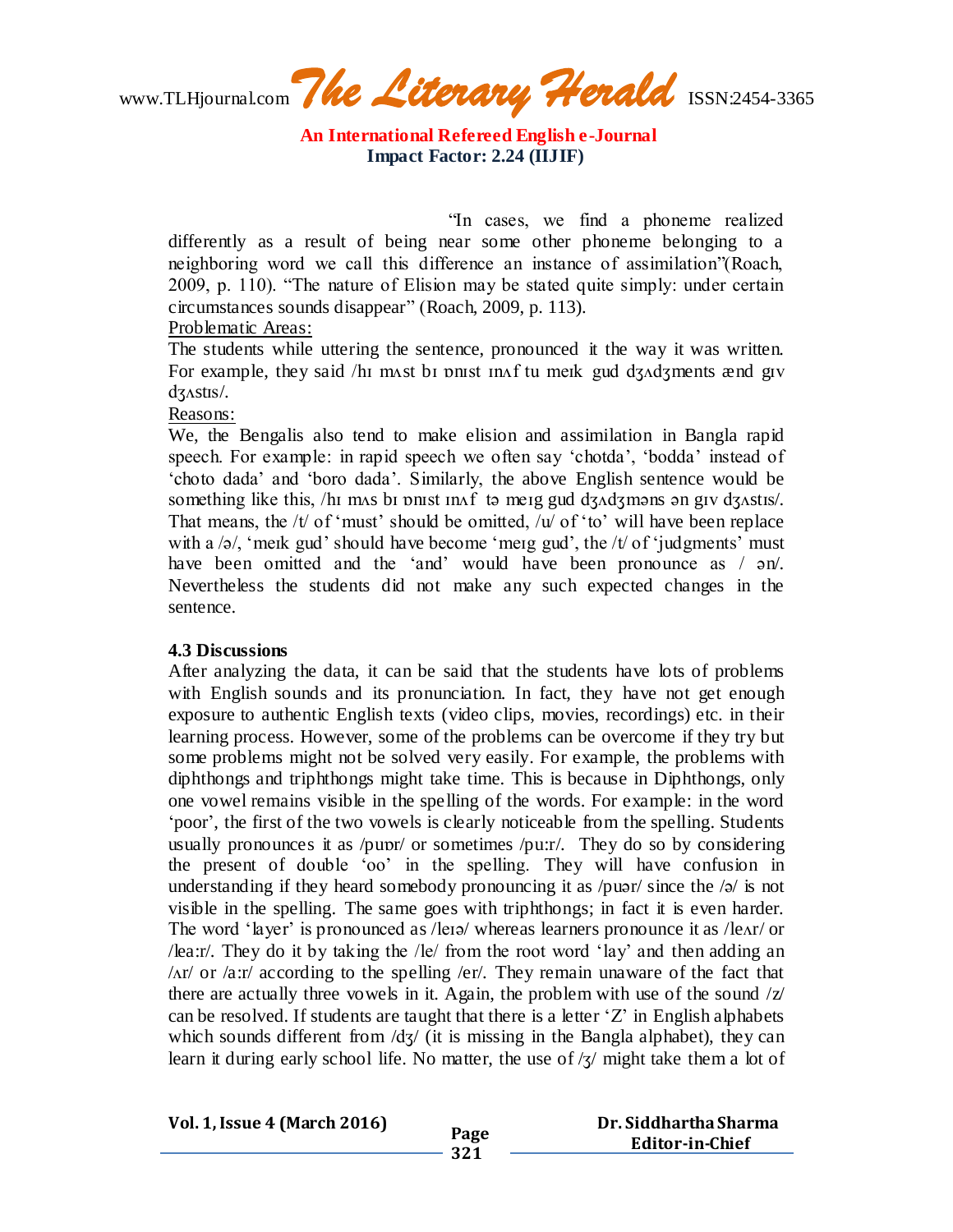www.TLHjournal.com*The Literary Herald*ISSN:2454-3365

**An International Refereed English e-Journal Impact Factor: 2.24 (IIJIF)**

time since it is a sound between the sounds  $\frac{dy}{dx}$  and  $\frac{z}{x}$ . The problem of replacing the Bangla sounds  $\sqrt{3}$  or  $\sqrt{9}$  with  $\sqrt{6}$  can also be solved by applying similar techniques.

 However, problems like mixed use of /i:/ and  $\pi/$ , not using  $\pi/$  in particular cases, not using aspirations due to generalization with some Bangla phonemes, the use of stress in all words where some should not be stressed, not using assimilation and elision in rapid speeches like native speakers etc. might not be very easy to solve.

Therefore the researchers think that most of the above mentioned problems might be overcome if and only the students could not have tried to pronounce the words according to its spellings; because English spellings are quite misleading. For example if the word 'make' was spelled as 'meik'; then the students could have easily got it. This is because the pronunciation would have been similar to its spelling.

## **CHAPTER 5: CONCLUSION**

## **5.1 What the Researcher learned from the Survey**

Something that the researcher learned from this survey is that the students have many difficulties with English pronunciation yet the truth is that their problems are always tolerated in our context. This is because the importance of English in our context is limited to reading and writing only. The teachers are teaching these two language elements with immense care however they are overlooking the listening and speaking skills. Actually they are teaching the pronunciations in their own ways which the students are learning through imitation.

## **5.2 Recommendations**

The purpose was to examine the causes for which our students cannot speak English according to standard British accent; the reasons are those that have just been mentioned in the last paragraph. To overcome these problems, students do not need a practical knowledge about the science of phonetics; rather they just need to know how to use it appropriately. Following are some recommendations:

- a) The teachers should try to incorporate bits of listening activities into the English classrooms.
- b) The acquiring of proper pronunciation should be emphasized like the other two skills (reading and writing).
- c) There can be exams where the student's use of speech sounds of different English words can be tested.
- d) The students must get enough scope to learn accurate pronunciation from the very beginning of their school life.

| <b>Vol. 1, Issue 4 (March 2016)</b> |      | Dr. Siddhartha Sharma  |
|-------------------------------------|------|------------------------|
|                                     | Page |                        |
|                                     |      | <b>Editor-in-Chief</b> |
|                                     | 322  |                        |
|                                     |      |                        |